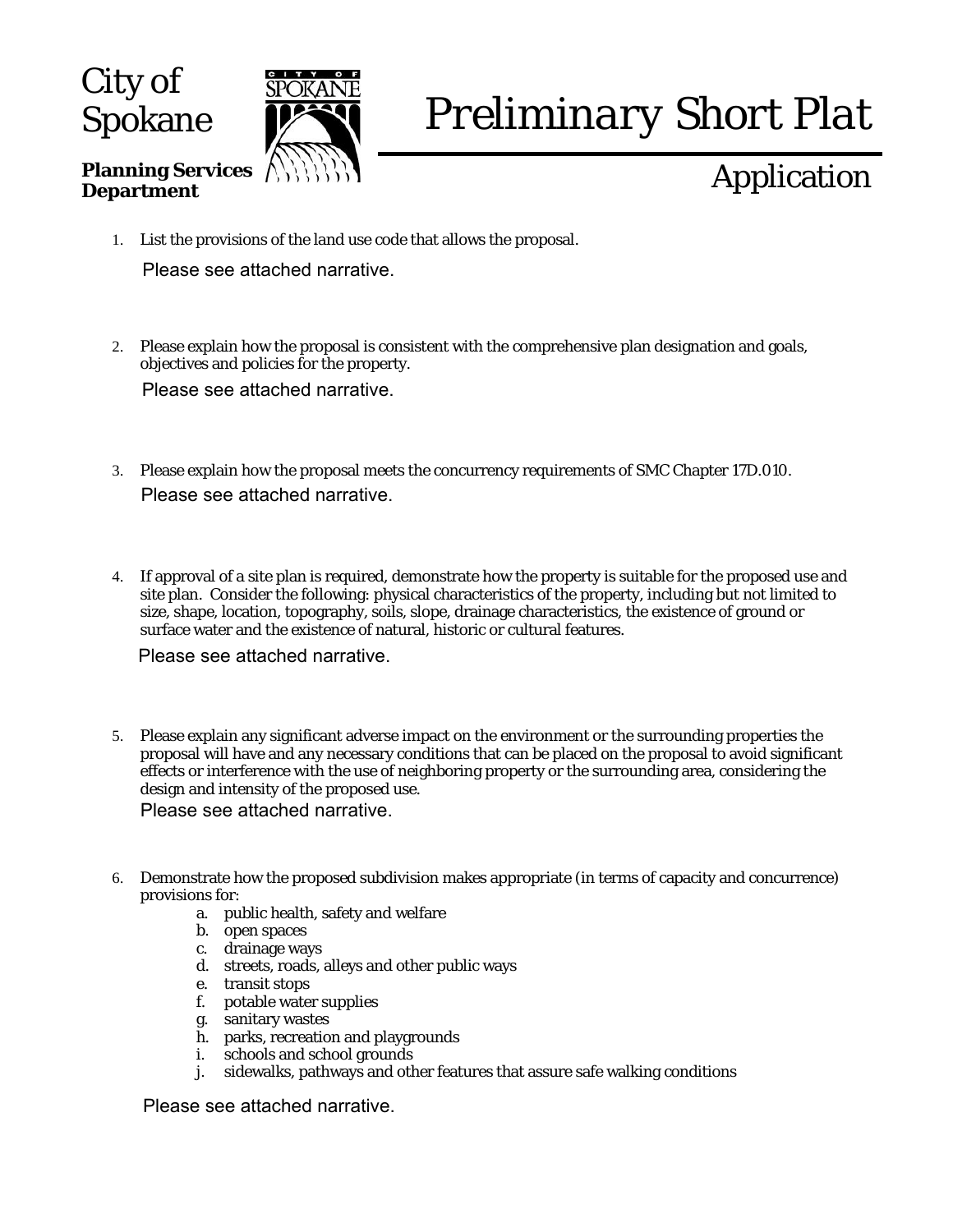

WCE No. 21-3149 March 2, 2022

City of Spokane, Development Services 808 W Spokane Falls Boulevard Spokane, WA 99201

1903 E. 6<sup>th</sup> Short Plat - A Preliminary Short Subdivision Re: **Pocket Residential Development** Attached supplemental information and development narrative.

To Whom it May Concern:

This letter is intended to provide a development narrative and provide supplemental information that is requested in the applications.

The project proposes to develop parcel number 35212.3911, a 0.16 ac +/- property in the RTF zone, into 2 single-family lots. The project site is located at 1903 E. 6<sup>th</sup> Avenue in the SE 1/4 of the NW 1/4 of Section 21, Township 25 N., Range 43 E., W.M. The property is currently a firedamaged single-family residence that is proposed to be demolished and replaced with two singlefamily residences with this project.

#### **Legal Description**

**UNION PARK L12 B25** 

#### Preliminary Short Plat/ Pocket Residential Development Application:

1. List the provisions of the land use code that allows the proposal:

The City of Spokane land use code section 17G.080.040 allows for the creation of short subdivisions. Residential household living is an outright permitted use in the RTF zone per Table 17C.110-1: "Residential Zone Primary Uses" and detached single-family residence is a permitted use in the RTF zone per Table 17C.110-2: "Residential Zone Housing Types Allowed". The City of Spokane land use code section 17C.110.360.B which states that a pocket residential development is permitted in the RTF zone.

2. Please explain how the proposal is consistent with the comprehensive plan designation and goals, objectives and policies for the property:

The project proposes to follow the City of Spokane Comprehensive Plan goals for the property by utilizing small-lot detached single-family housing within the RTF zone. The land use plan for this site is Residential 10-20, allowing for a minimum of 10 dwelling units per acre (du/ac) and maximum of 20 du/ac. This short plat/ pocket residential development has a proposed density of 12.5 du/ac, which meets the future land use goals of the zone.

21 South Pines Rd. • Spokane Valley, WA 99206 1 PO Box 1566 • Veradale, WA 99037 Phone 509-893-2617 • Fax 509-926-0227 • WhippleCE.com • Info@WhippleCE.com Civil, Structural, Traffic, Survey, Landscape Architecture and Entitlements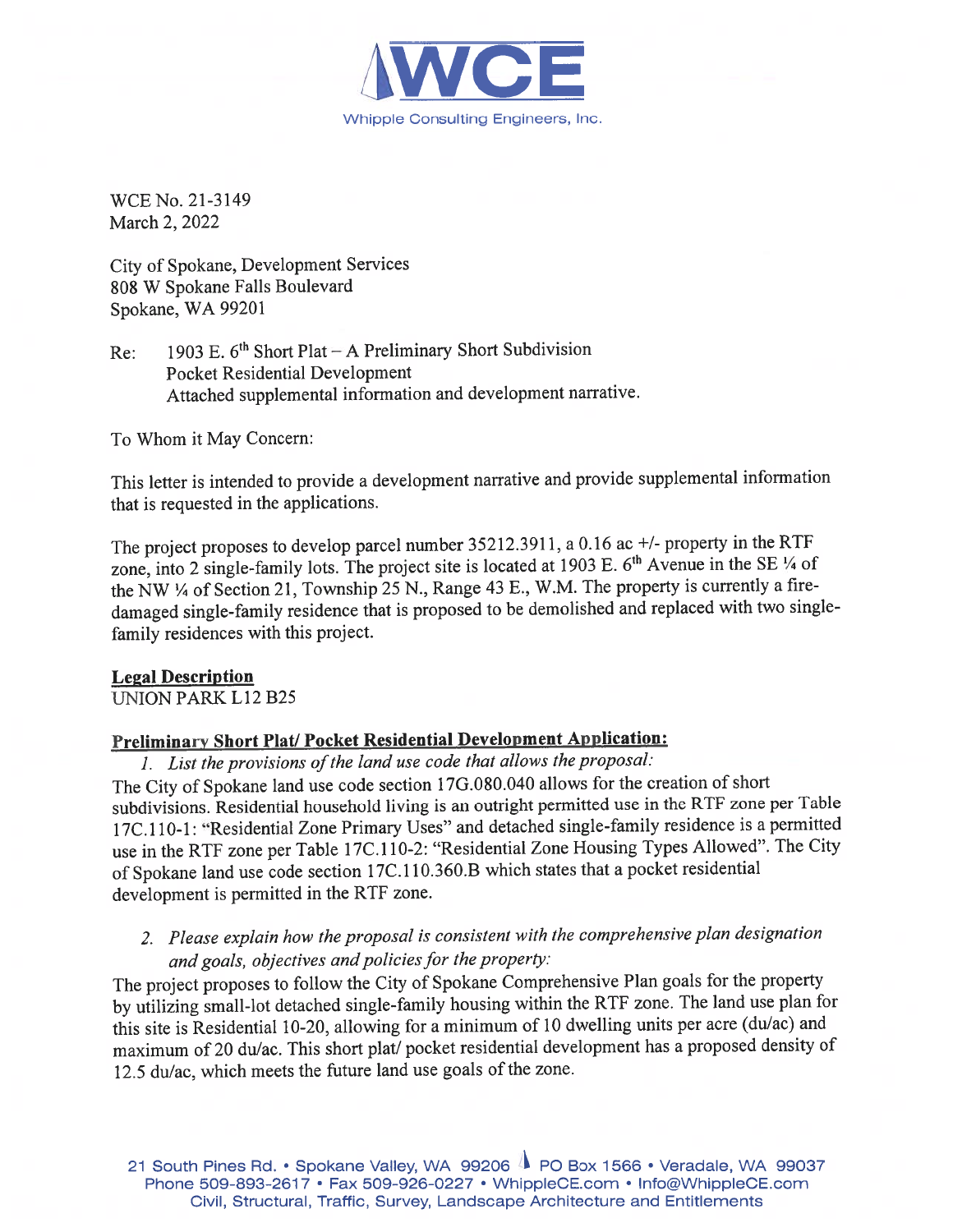City of Spokane Type 2 App Short Plat/ Pocket Residential Development – Supplemental information & Narrative Page 2 of 4 **March 2, 2022** 

3. Please explain how the proposal meets the concurrency requirements of SMC Chapter  $17D.010:$ 

For Concurrency Certification:

- a. Transportation: the project will not add any additional densities not considered in the comprehensive plan and is agreeable to pay the City of Spokane Traffic Impact Fees.
- b. Public Water: the additional water service will be reviewed by hydro services and does not extend the existing public water system. This site is currently served by a  $\frac{3}{4}$ " copper pipe from a 6" ductile iron main. One additional service is anticipated to be taken from the 6" main.
- c. Fire Protection: this project location is currently served by a hydrant at the intersection of Magnolia and 6<sup>th</sup>. The project will not add any additional densities not considered in the comprehensive plan.
- d. Police Protection: the project will not add any additional densities not considered in the comprehensive plan.
- e. Parks and Recreation: the project will not add any additional densities not considered in the comprehensive plan.
- f. Library: the project will not add any additional densities not considered in the comprehensive plan.
- g. Solid Waste disposal and recycling: the project will not add any additional densities not considered in the comprehensive plan.
- h. Schools: the project will not add any additional densities not considered in the comprehensive plan.
- Public wastewater (sewer and stormwater): the project will not add any additional  $i$ . densities not considered in the comprehensive plan. This site has access to gravity sewer via 24" vitrified clay pipe on Magnolia Street and 6<sup>th</sup> Avenue. One additional connection will be made to sewer with this project.
- 4. If approval of a site plan is required, demonstrate how the property is suitable for the proposed use and site plan. Consider the following: physical characteristics of the property, including but not limited to size, shape location, topography, soils, slope, drainage characteristics, the existence of ground or surface water, and the existence of natural, historic or cultural features:

The project site is generally rectangular and hilly as shown on the preliminary short plat/ pocket residential development. The property includes soil types 7110–Urban land-Opportunity, disturbed complex, 0 to 3 percent slopes. No surface water is present on the property. As the existing single-family residence has extensive fire damage, no impact to natural, historic or cultural features is anticipated.

5. Please explain any significant adverse impact on the environment or the surrounding properties the proposal will have, and any necessary conditions that can be placed on the proposal to avoid significant effects or interference with the use of neighboring property or the surrounding area, considering the design and intensity of the proposed use.

There are no significant adverse impacts on the environment or on the surrounding properties anticipated because of this proposal as the design utilizes existing facilities. This project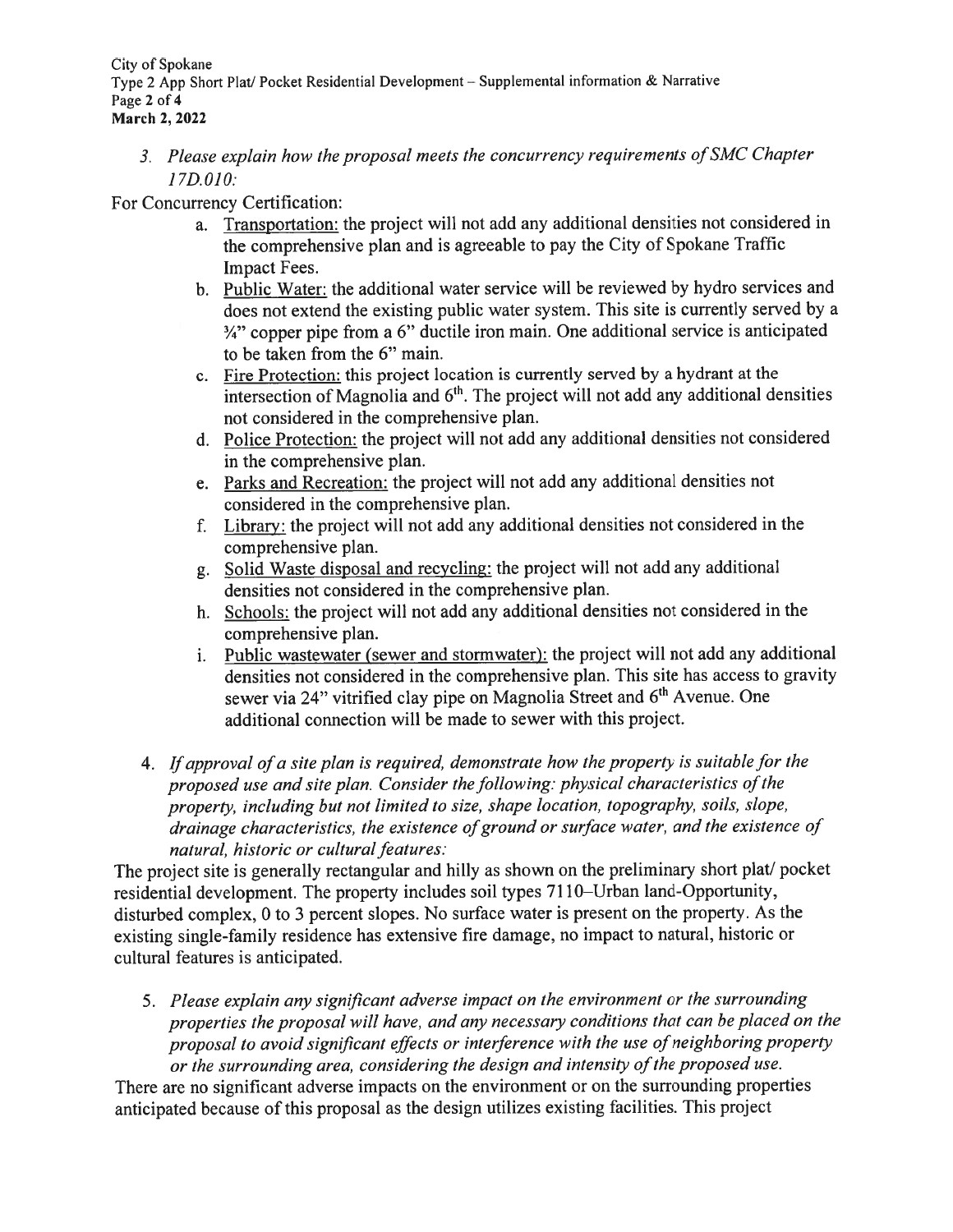City of Spokane Type 2 App Short Plat/ Pocket Residential Development – Supplemental information & Narrative Page 3 of 4 March 2, 2022

proposes to restrict construction to hours as allowed by City code and follow all applicable regulations to mitigate any interference with neighboring properties.

#### 6. Demonstrate how the proposed subdivision makes appropriate (in terms of capacity and concurrence) provisions for:

The project provisions for the following are:

a. Public Health, safety, and welfare

This project proposes to connect one additional unit to public water and sewer. This additional connection fits within the comprehensive plan designation of RTF.

### b. Open Spaces

There is no anticipated increase or decrease in open space for this area as the project site has no existing or proposed open space.

#### c. Drainage way

This project is not anticipated to generate additional offsite stormwater or alter the drainage system of the site or nearby properties.

d. Streets, roads, alleys, and other public ways

If connection of sewer or water necessitates partial street removal, the road will be repaired per city standards.

### e. Transit stops

The nearest transit stop is for STA route 94 at 5<sup>th</sup> and Magnolia, approximately 450 feet from the project site.

### f. Potable water supplies

This project proposes to connect one additional unit to public water and sewer. These additional connections fit within the comprehensive plan designation of RTF.

### g. Sanitary wastes

This project proposes to connect seven additional units to public water and sewer. These additional connections fit within the comprehensive plan designation of RTF.

### h. Parks, recreation and playgrounds

The closest park to this development is Liberty Park, approximately 700 feet from the property. No impacts are anticipated to existing parks, recreation or playgrounds.

### i. Schools and school grounds

This project is within the Spokane #81 district, specifically Grant Elementary, Sacajawea Middle School, and Lewis and Clark High School. No impacts beyond those anticipated in the comprehensive plan are expected to schools or school grounds.